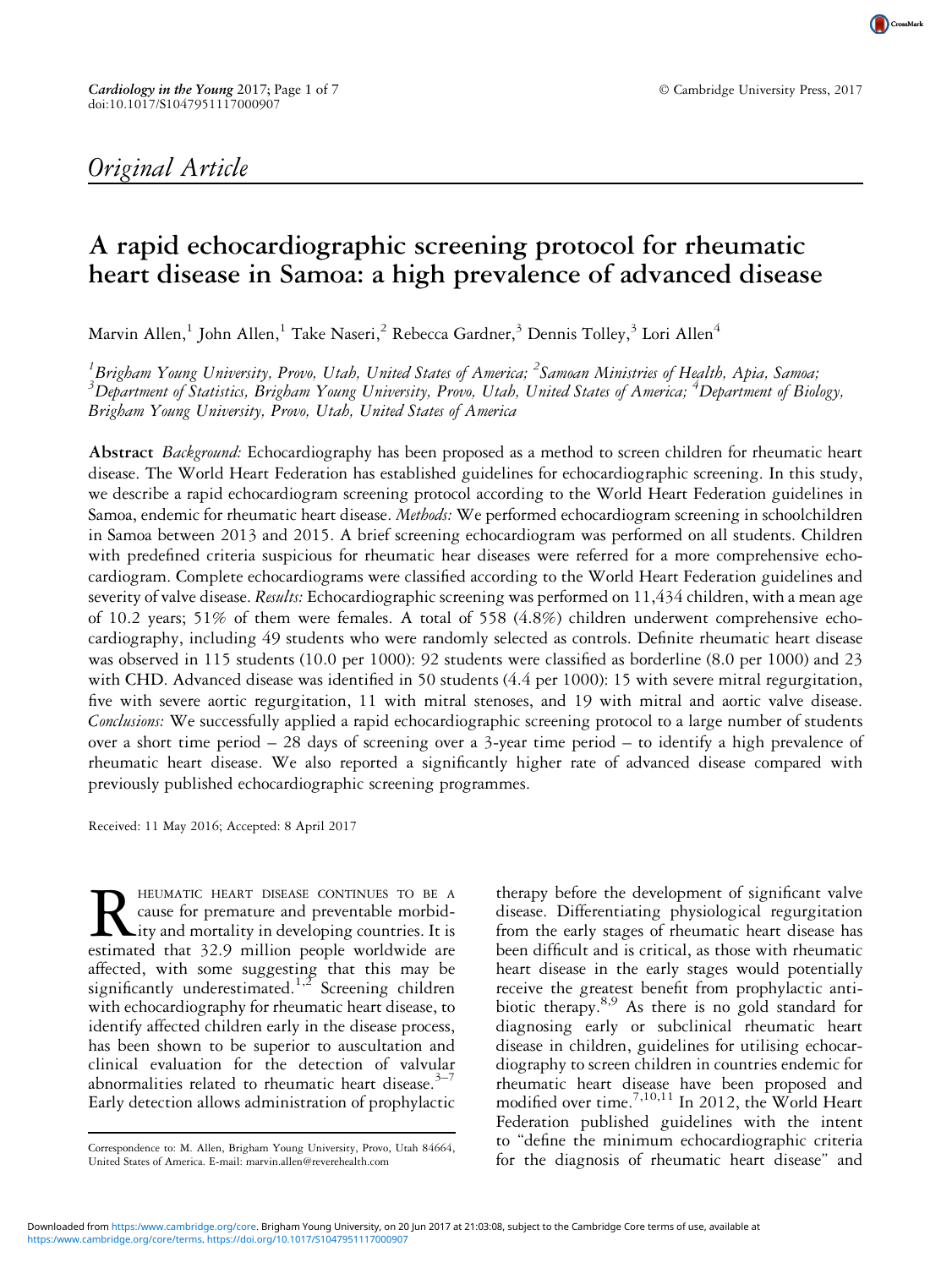"allow for consistent and reproducible echocardiographic reporting of rheumatic heart disease worldwide".<sup>12</sup> Data applying the World Heart Federation guidelines and imaging protocols used to diagnose rheumatic heart disease and determine the severity of diseases in endemic countries are limited; therefore, such studies have not been carried out in Samoa. $^{13-18}$ 

The aims of this study were to describe a rapid screening protocol for echocardiography, determine the severity of valve involvement, and determine the prevalence of definite and borderline rheumatic heart disease according to the World Heart Federation Guidelines among schoolchildren in Samoa.

# Methods

A total of 11,434 children were screened in Samoa during three annual visits between 2013 and 2015 on the islands of Upolu and Savaii (Fig 1). Studies were carried out on schoolchildren present on the day of screening aged 5–17 years during school hours. No previous clinical history was available at the time of screening. Screening was a collaborative effort between Rheumatic Rescue, a multi-disciplinary research and educational programme, the Samoan National Health Services, and Samoan Ministries of Health. The National Health Services selected the schools. We travelled to two to four schools a day and screened  $\sim$ 400– 500 students/day, for a total of 28 days of screening, over the 3-year time period. Approval was obtained from the Utah Valley Institutional Review Board and the Samoan Ministry of Health, and consent was obtained according to Samoan protocol.

Basic demographic data including age, sex, and island were collected. A rapid screening echocardiogram protocol is defined as an initial brief screening echocardiogram for all students and a more comprehensive echocardiogram limited only to those with pre-determined abnormalities described below (Vivid I or a handheld V Scan; General Electric, Milwaukee, Wisconsin, USA). Sonographers performed ~60 screening echocardiograms per hour. Support staff from the university and National Health Services assisted children by adjusting clothing, helping them get on and off the examination table, and recorded preliminary findings. The rapid screening protocol entailed a parasternal long-axis view, focussed on the mitral and aortic valves with and without colour Doppler for each student. A total of four experienced sonographers performed all studies. A more comprehensive echocardiogram was performed on any student with a mitral regurgitant  $jet$  >1 cm, any aortic regurgitation, significant chamber enlargement, or any suspicious finding discovered by the rapid screening echocardiogram. Students with no abnormalities or only closing volume regurgitation were considered normal. Among normal students, 49 were randomly selected as control subjects and underwent a more comprehensive study. Controls were used to determine whether differences in basic demographic data could be identified between the control population and those with borderline or definite disease. No attempt was made to determine the sensitivity and specificity of the rapid screening protocol. Those receiving the comprehensive echocardiogram had their height, weight, body surface area, and heart rate measured. The comprehensive echocardiogram consisted of twodimensional parasternal long- and short-axis views of the left ventricle and aortic valve with and without





Locations in Samoa where echocardiography screenings were carried out separated by island and year of screening.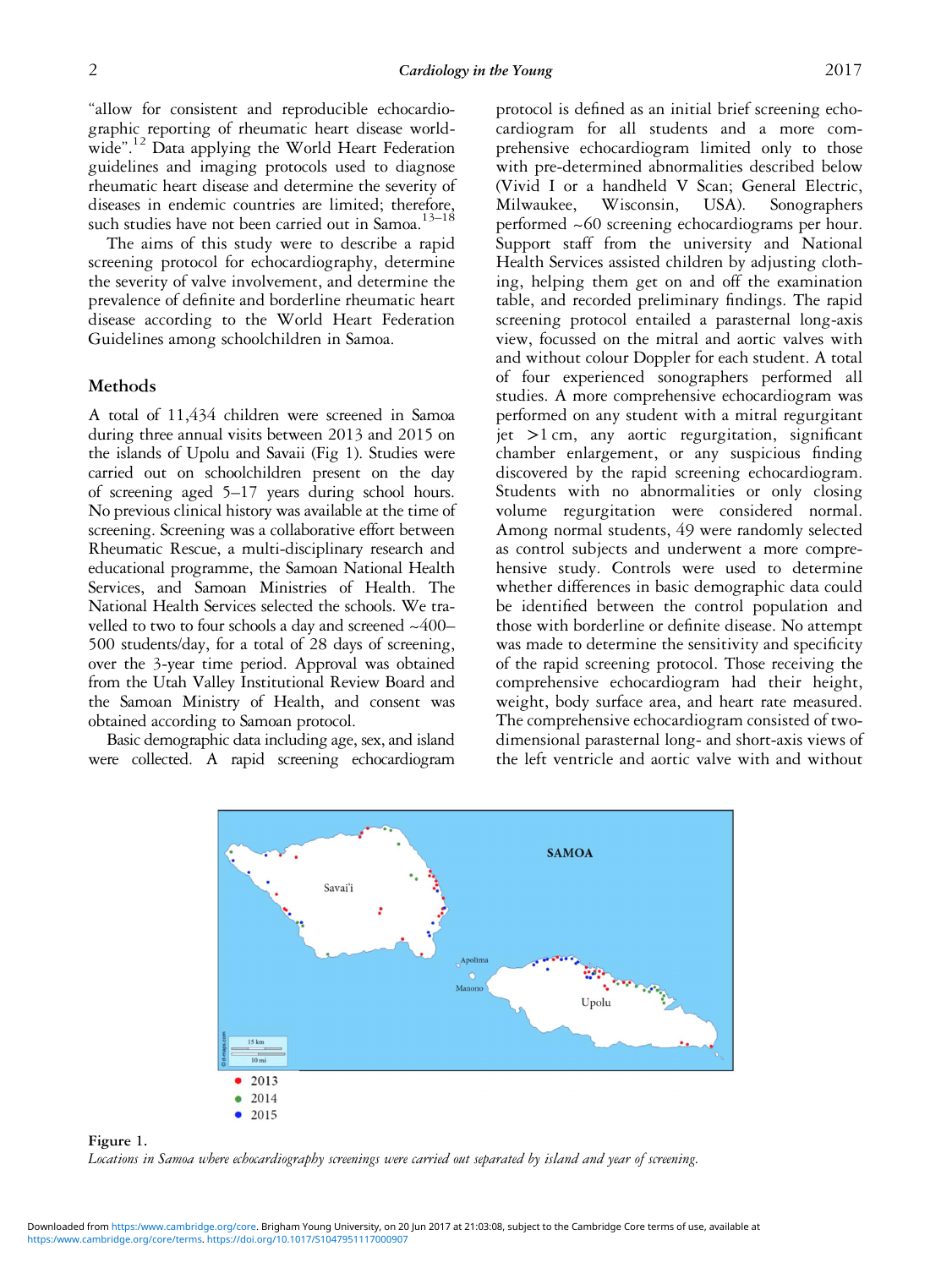colour Doppler. Apical views with and without colour Doppler of the mitral and aortic valves were obtained from the apical 2-, 4-, and 5-chamber views. Mitral stenosis was evaluated from the apical view using Doppler. Continuous-wave Doppler was used to image the mitral and aortic regurgitant jets. Severities of valvular abnormalities were determined by clinical judgement utilising standard quantitative and qualitative measures.<sup>19</sup> Echocardiogram scanning parameters were set to those recommended by the World Heart Federation guidelines.<sup>12</sup> Images were stored digitally for review and archived using Echo Pac (General Electric) software.

Completed comprehensive examinations were read either in the field at the time of acquisition or later using stored images. A single reviewer (J.W.A.) classified student echocardiograms as definite, borderline, or normal according to the 2012 World Heart Federation guidelines (Fig 2). Children with advanced diseases were classified separately, such as severe regurgitation of the mitral or aortic valve, two valve disease of the mitral and aortic valves, where one valve was at least moderate in severity, and any mitral stenoses. A subset of 60 student echocardiograms were selected and reviewed by an additional reviewer (M.R.A.) blinded to the original reviewer's diagnosis and the selection of studies chosen to be reviewed. This was used to evaluate inter-observer agreement.

Children identified with definite or borderline rheumatic heart disease were referred to the Samoan National Health Services, and therapy was initiated according to local guidelines. These indigenous medical personnel were available at the time of screening to discuss results and arrange follow-up for affected children. Samoa has a national rheumatic heart disease programme for the delivery of penicillin and access to surgical services in New Zealand.

# **Statistics**

The Kappa statistic<sup>20</sup> was used to determine interobserver agreement of classifying children according to the World Heart Federation criteria. The Kappa statistic was used to compare dichotomous classification outcomes across observers. In these analyses, the dichotomous classification consists of the outcome of interest – for example, the Kappa statistic "normal" means that the observers agrees that the patient is normal or is not normal; similarly, with borderline versus not borderline, etc.

We also performed Welch's t-tests, because of the unequal sample sizes of the groups, to compare demographic data of those classified as definite or borderline compared with those classified as normal. The purpose of this analysis was to confirm the original assumption that there were no differences associated with these different demographic groups.

# Results

A total of 11,434 students were screened over 28 days, in a 3-year time frame, with a mean age of 10.2 years; 51.1% of them were females; and 55% of them were from the island of Upolu. Echocardiographic findings of 36% of the students demonstrated trivial, or greater, amount of stenosis or regurgitation – no distinction was made in differentiating closing

Echocardiographic criteria for individuals aged  $\leq$ 20 years

- C) Pathological AR and at least two morphological features of RHD of the AV
- D) Borderline disease of both the AV and MV
- Borderline RHD (either A, B, or C)
	- A) At least two morphological features of RHD of the MV without pathological MR or MS. B) Pathological MR
	-
	- C) Pathological AR
- Normal echocardiographic findings (all of A, B, C, and D)
	- A) MR that does not meet all four Doppler echocardiographic criteria (physiological MR)
	- B) AR that does not meet all four Doppler echocardiographic criteria (physiological AR)
	- C) An isolated morphological feature of RHD of the MV (for example, valvular thickening) without any associated pathological stenosis or regurgitation
	- D) Morphological feature of RHD of the AV (for example, valvular thickening) without any associated pathological stenosis or regurgitation
- WHF = World Heart Federation
- RHD = Rheumatic heart disease MR = Mitral regurgitation MS = Mitral Stenosis AR = Aortic regurgitation
- MV = Mitral valve
- AV = Aortic valve

Figure 2.

Definite RHD (either A, B, C, or D): A) Pathologic MR and at least two morphologic features of RHD in the MV

B) MS mean gradient  $\geq 4$  mmHg

WHF criteria for echocardiographic diagnosis of RHD.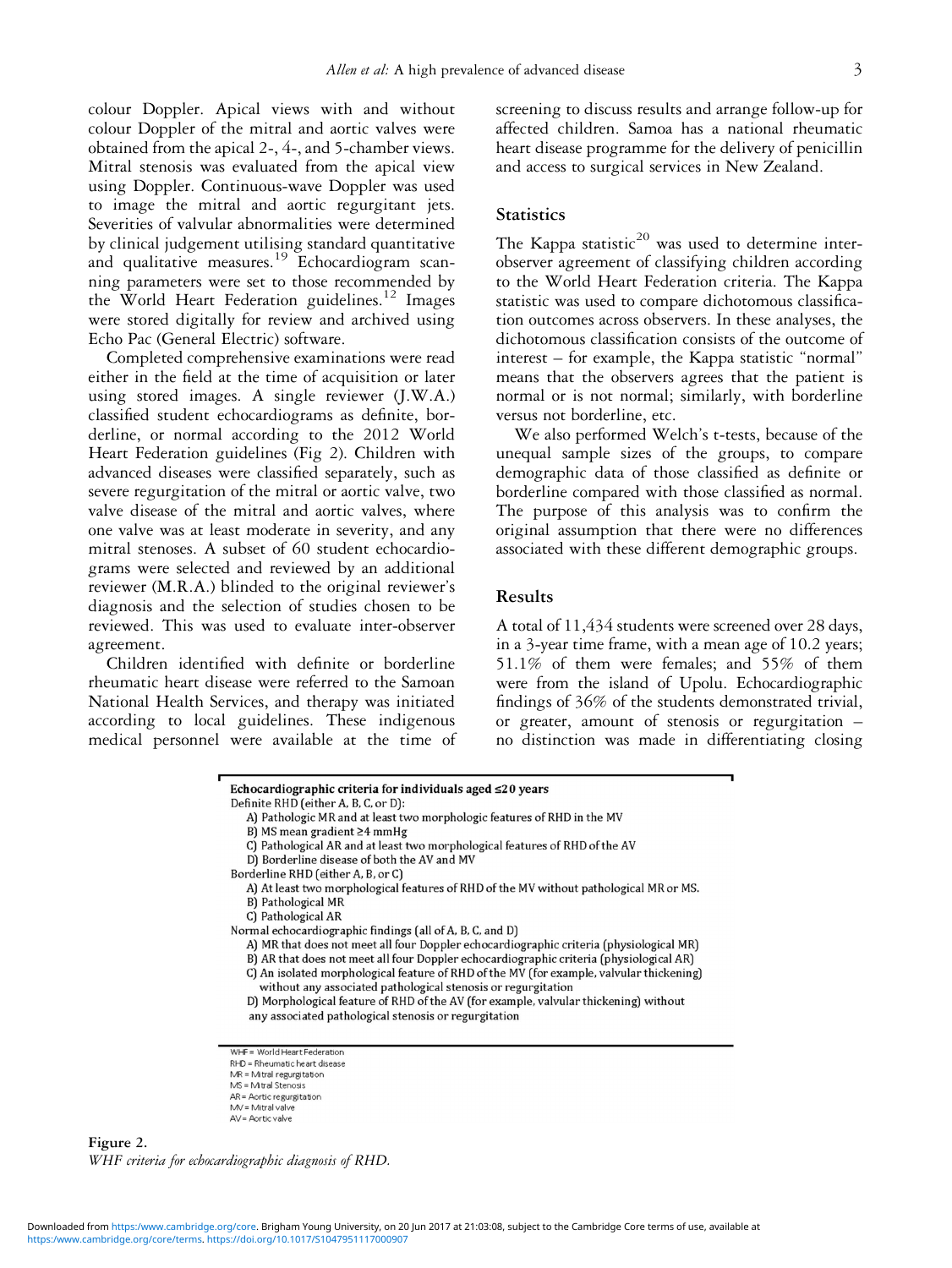volume regurgitant jets and physiological regurgitant jets  $\langle$ 1 cm – and 558 (4.8%) were referred for a comprehensive echocardiogram. Among them, 23  $(0.20\%)$  were diagnosed with CHD – 19 with bicuspid aortic valves and four with other conditions – and were excluded from further analyses. Definite rheumatic heart disease was diagnosed in 115 students (10.0 per 1000, 95% confidence interval of 7.7–11.2), including six with previous mitral valve surgery for rheumatic heart disease, with 92 (8.0 per 1000, 95% confidence interval of 6.4–9.7) diagnosed as borderline rheumatic heart disease. The control group included 49 students (Fig 3).

A comparison of basic demographic data of all students screened, those selected for a comprehensive echocardiogram, those diagnosed as definite rheumatic heart disease or borderline rheumatic heart disease, and the control group is shown in Table 1. No statistically significant difference was observed with respect to age, sex, body surface area, heart rate, or island screened on between the definite or borderline and the normal groups.

The World Heart Federation guideline subclassifications are shown in Table 2, demonstrating that mitral regurgitation is the predominant valve lesion for both definite and borderline classifications. A substantial number of students had advanced disease: 20 (1.7 per 1000) children had severe mitral or aortic regurgitation, 11 (1.0 per 1000) had mitral stenosis, and 19 (1.7 per 1000) had mitral and aortic



Figure 3. Flow chart demonstrating the analysis of the screening echocardiograms.

Table 1. Comparison of basic demographic data; means and standard deviation.

valve disease where at least one valve was moderate in severity.

The Kappa score for inter-reader agreement was 0.52 for normal, 0.66 for definite, and 0.29 for borderline, suggesting good agreement on classification for definite, moderate agreement for normal, but poor agreement for borderline students classified according to the World Heart Federation guidelines. Of cases where there was disagreement between reviewers, 53% were related to morphological features, 40% were related to Doppler abnormalities, and 7% were related to both morphological features and Doppler abnormalities.

#### Discussion

We describe a rapid echocardiographic screening protocol that applied the World Heart Federation guidelines to effectively screen 11,434 students in 28 days over a 3-year time period. Prevalence of definite rheumatic heart disease was 10.0 per 1000 children, and the prevalence of borderline rheumatic heart disease was 8.0 per 1000. A substantial number of students with advanced disease were identified.

Correct determination of the prevalence of rheumatic heart disease in developing countries is important to properly allocate medical and financial resources, as well as evaluate the success of protocols and therapies to limit disease progression. There is currently no gold standard for the diagnosis of subclinical rheumatic heart disease, and thus it is difficult to determine the true prevalence of rheumatic heart disease. Clinical and auscultation criteria were shown to be insensitive for detecting valve disease related to rheumatic heart disease.<sup>3–7</sup> The World Heart Federation Guidelines introduced the evaluation of morphological features of the valves suggestive of rheumatic heart disease, which were not included in previous guidelines. This affects the ability to compare studies using previous guidelines.<sup>12</sup> It should be recognised that echocardiographic screening of children for rheumatic heart disease should only be considered in areas where reliable penicillin is available, trained medical personnel with adequate medical

| <b>Statistics</b> | Total screened             | Comprehensive echo | Definite        | <b>Borderline</b> | Control         |
|-------------------|----------------------------|--------------------|-----------------|-------------------|-----------------|
| $\mathbf N$       | 11,434                     | 505                | 115             | 92                | 49              |
| Age (years)       | $10.2 \pm 2.7$             | $11.5 \pm 2.6$     | $11.7 \pm 2.5$  | $11.1 \pm 2.5$    | $12.1 \pm 2.6$  |
| % Female          | 51.1                       | 55.0               | 57.4            | 57.6              | 44.0            |
| <b>BSA</b>        | $\qquad \qquad \  \, -$    | $1.3 \pm 0.3$      | $1.3 \pm 0.3$   | $1.3 \pm 0.3$     | $1.4 \pm 0.3$   |
| Island (% Savaii) |                            | 50.2               | 50.0            | 43.5              | 70.0            |
| HR(bpm)           | $\qquad \qquad \  \  \, -$ | $89.7 \pm 15.5$    | $91.2 \pm 17.7$ | $90.2 \pm 15.4$   | $89.2 \pm 16.0$ |

 $BSA = body$  surface area;  $HR = heart$  rate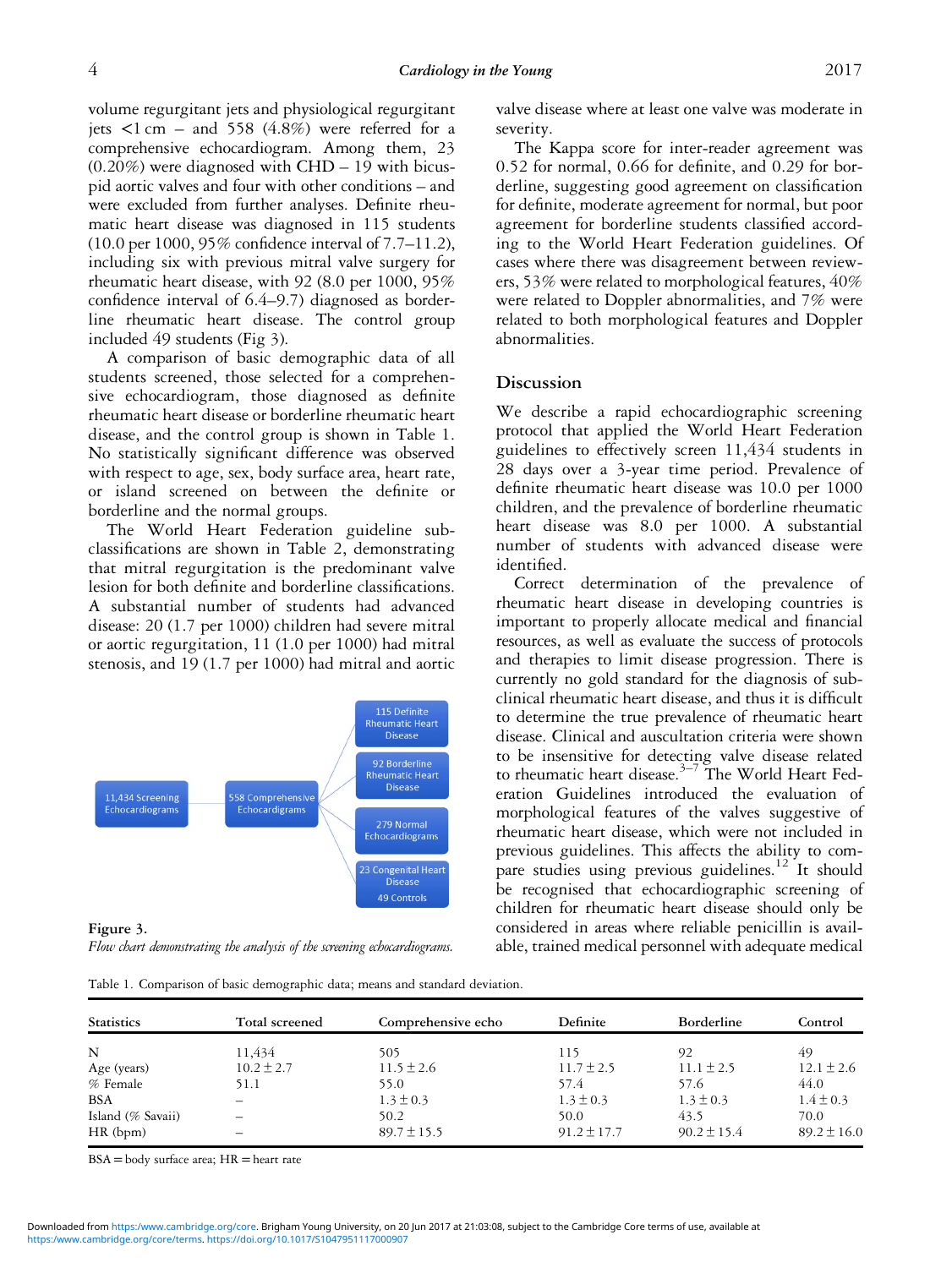|                  | $\mathbf n$      | Age  | $%$ Female | Body surface<br>area $(m2)$ | $%$ Upolu |
|------------------|------------------|------|------------|-----------------------------|-----------|
| Definite A       | 70               | 11.5 | 61         | 1.2                         | 56        |
| Definite B       | 9                | 12   | 44         | 1.3                         | 44        |
| Definite C       | 19               | 11.5 | 42         | 1.2                         | 57        |
| Definite D       | 17               | 11.9 | 59         | 1.4                         | 29        |
| Total definite   | $115(7.7-11.2*)$ |      |            |                             |           |
| Borderline A     | 22               | 11.1 | 68         | 1.19                        | 50        |
| Borderline B     | 56               | 11   | 59         | 1.29                        | 56        |
| Borderline C     | 14               | 10   | 43         | 1.09                        | 64        |
| Total borderline | $92(6.4-9.7*)$   |      |            |                             |           |

Table 2. Comparison of demographic data according to World Heart Federation classification subgroups.

Echocardiographic criteria for individuals aged ⩽20years

Definite rheumatic heart disease (either A, B, C, or D): A, pathological mitral regurgitation, at least two morphological features of rheumatic heart disease of the mitral valve; B, mitral stenosis; C, pathological aortic regurgitation, at least two morphological features of rheumatic heart disease of the aortic valve; D, borderline disease of both aortic and mitral valve

Borderline rheumatic heart disease (either A, B, or C): A, at least two morphological features of rheumatic heart disease of the mitral valve without pathological mitral regurgitation or mitral stenosis; B, pathological mitral regurgitation; C, pathological aortic regurgitation

\*Confidence interval

equipment are available to oversee the rheumatic heart disease programme, a system is in place for follow-up and delivery of monthly penicillin therapy, and there is ideal access to competent surgical services. Samoa has access to penicillin, has trained medical personnel, is currently upgrading its delivery system, and has an agreement with New Zealand for surgical services. Furthermore, five previous echocardiographic screening studies applying the World Heart Federation Guidelines have reported a prevalence rate for definite rheumatic heart disease ranging between 3.4 and 16.5 per 1000 and a prevalence rate for borderline rheumatic heart disease between 3.3 and 29.3 per 1000.14,21–<sup>24</sup> Samoa's prevalence of 10.0 per 1000 for definite rheumatic heart disease is similar to Uganda (10.9 per 1000),<sup>21</sup> Australia (8.6 per 1000),<sup>22</sup> and Fiji  $(8.4 \text{ per } 1000)$ .<sup>14</sup>. The reproducibility of diagnosing borderline rheumatic heart disease is challenging.<sup>2</sup> There is a wider range of reporting the prevalence of borderline rheumatic heart disease (3.3–29 per 1000). Our estimates are similar to Fiji and close to those from Uganda. This may reflect a true difference in prevalence of both definite and borderline rheumatic heart disease, variations in interpretation and application of the guidelines, or variations in protocols.

In the routine clinical practice of caring for patients with valvular heart disease, assessment of severity – mild, moderate, or severe – is the standard for evaluating prognosis and need for therapy.<sup>19</sup> The World Heart Federation guidelines use regurgitant jet length and presence of a complete Doppler envelope to diagnose significant valve regurgitation. This does not differentiate mild from severe cases. A child identified during echocardiographic

screening who has more severe valve disease may be past the point of surgical repair, at increased risk for surgery, or have non-reversible structural changes that will increase the probability of future morbidity and mortality. We report a substantial number of children with advanced disease. Known cases were not excluded because of lack of clinical histories at the time of screening. This may increase the prevalence of disease compared with populations where known cases of acute rheumatic fever or rheumatic heart disease were excluded. This appears to be significantly higher than other studies, where generally no data are reported or are significantly less. Marijon et al studied 2170 children in Mozambique and reported 95% isolated mitral valve involvement and no cases of mitral stenosis or severe regurgitation.<sup>7</sup> Roberts et al studied 3946 high-risk children in Australia, and identified three cases of mitral stenosis and a single case of severe regurgitation.<sup>22</sup> This variability may be explained by genetic differences,<sup>26</sup> environmental factors, a more virulent strain of streptococcus, or differences in reporting. We recommend that, even though not a part of the diagnostic criteria, assessment of severity of valve disease is crucial to fully understand and treat children screened for rheumatic heart disease. Long-term follow-up of children with advanced disease may be just as important as those with borderline rheumatic heart disease to determine whether they require a different treatment and follow-up protocol.

Rheumatic Rescue travels to Samoa on an annual basis to perform echocardiographic screening and to educate schoolchildren during school hours, over a 2-week period. To maximise the number of students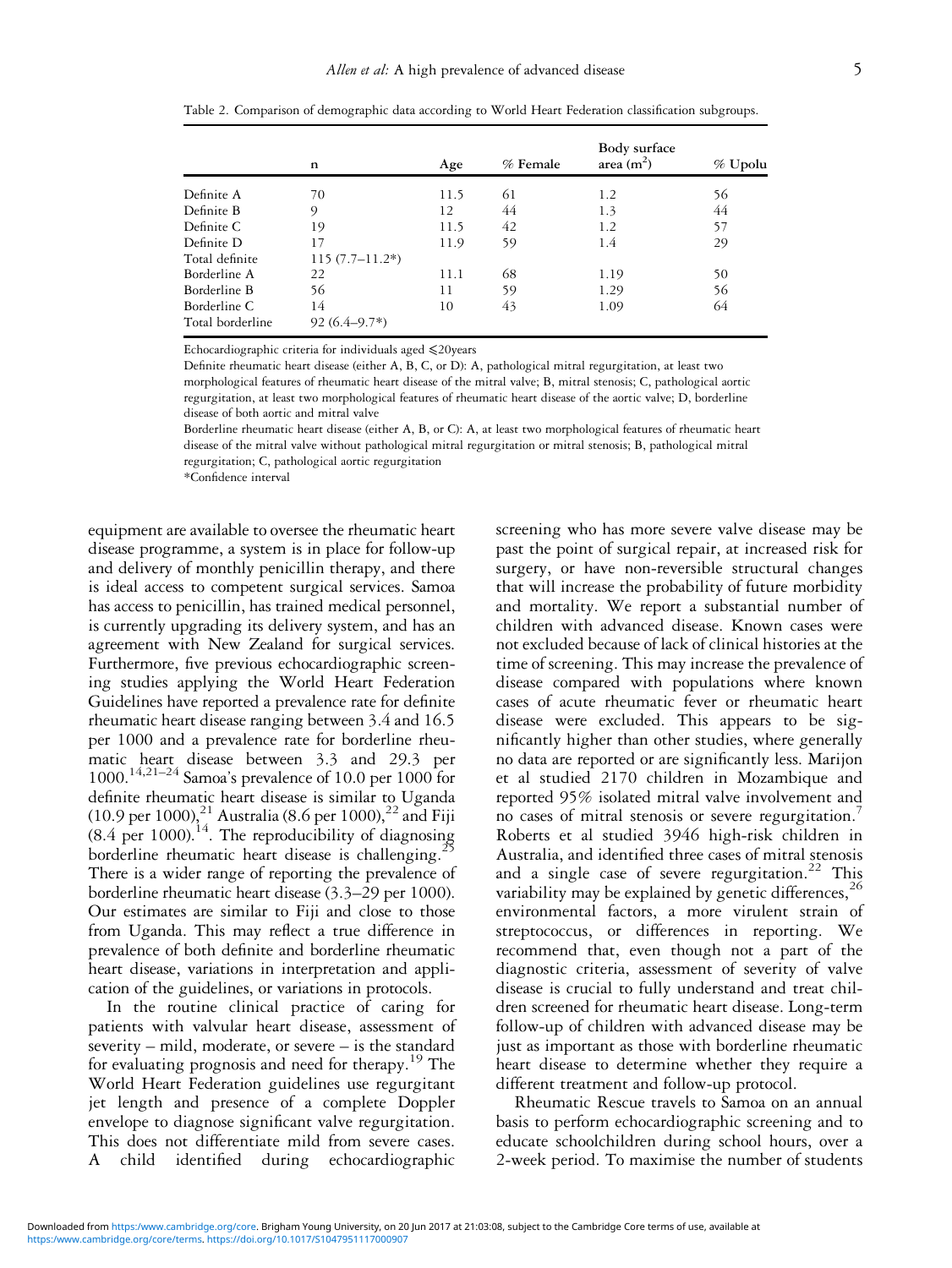we are able to screen and identify with rheumatic heart disease, we implemented a rapid screening examination, lasting  $\sim 60$  seconds. This allowed us to screen twice the number of children over the same time period assuming a screening protocol of 2 minutes.<sup>15</sup> Initial studies screening for rheumatic heart disease frequently performed a complete analysis on all children; however, with a low prevalence of disease, most investigators utilised a brief screening examination followed by a more comprehensive examination in those with suspicious findings.<sup>18,21–24</sup> Protocols for the brief screening as well as the comprehensive echocardiogram vary for each investigator. Our rapid protocol identified a similar number of children with definite rheumatic heart disease, combined mitral and aortic valve disease, CHD, and mitral stenoses, suggesting that we did not overlook a significant number of children with these diagnoses.<sup>18,21–24</sup> We had fewer number of children with borderline rheumatic heart disease. This may be explained by maximal regurgitant jets only seen from the apical views or missed from the parasternal views, because of rapid protocol differences in interpretation and application of the World Heart Federation guidelines or differing true prevalence rates. A simplified rapid screening protocol may also allow less-experienced sonographers to perform brief initial screening studies and to reduce the time demand on more experienced sonographers, allowing them to focus on the comprehensive echocardiograms.<sup>18</sup> Our rapid screening method may be more applicable in areas where large numbers of children need to be screened in a limited time period but could easily be adapted to year-round screening programmes. As many countries endemic for rheumatic heart disease have limited resources and trained medical personnel, a rapid screening over several days to weeks would allow visiting medical teams to maximise their efficiency. Owing to the low prevalence of disease, we did not determine the sensitivity of our rapid protocol compared with a comprehensive study. Standardised imaging protocols and further studies can help optimise protocols to balance accuracy with efficiency.<sup>2</sup>

# Limitations

Our study was limited by the short time period for data collection. This could contribute to an underestimation of disease prevalence, particularly in the borderline group. The sample was a convenience sample consisting of all students in the target age group present in school at the time of screening. Students absent from school, who may be at increased risk for rheumatic heart disease, were not studied. No clinical information about past history of rheumatic

heart disease, acute rheumatic fever, or other conditions was available. We did not have multiple readers to review each complete study; however, this reflects real-world practice. More readers will be needed to further assess the inter-observer variability.

# Conclusions

We used a rapid echocardiographic screening protocol to apply the World Heart Federation guidelines and identified a high prevalence of definite rheumatic heart disease and a significant number of children with advanced rheumatic heart disease. These data need to be combined with other studies, including longitudinal studies, to better understand the optimal method and role of echocardiography in screening children for rheumatic heart disease.

## Acknowledgements

None.

#### Financial Support

Individual staff donated time and paid for expenses with the assistance of private donors. Samoan National Health Services donated staff time.

## Conflicts of Interest

None.

## Ethical Standards

The authors assert that all procedures contributing to this study comply with the ethical standards of the relevant national guidelines on human experimentation and with the Helsinki Declaration of 1975, as revised in 2008, and has been approved by the institutional committees.

## References

- 1. Vos T, Barber RM, Bell B, et al. Global Burden of Disease Study Collaborators. Global, regional, and national incidence, and prevalence, and years lived with disability for 301 acute and chronic diseases and injuries in 188 countries, 1990–2013: a systematic analysis of the Global Burden of Disease Study 2013. Lancet 2015; 743–800.
- 2. Weinberg J, Beaton A, Aliku T, Lwabi P, Sable C. Prevalence of rheumatic heart disease in African school-aged population: Extrapolation from echocardiography screening using the 2012 World Heart Federation Guidelines. Int J Cardiol 2016; 202: 238–239.
- 3. Marijon E, Ou P, Celermajer DS, et al. Prevalence of rheumatic heart disease detected by echocardiographic screening. N Engl J Med 2007; 357: 470–476.
- 4. Carapetis JR, Hardy M, Fakakovikaetau T, et al. Evaluation of a screening protocol using auscultation and portable echocardiography to detect asymptomatic rheumatic heart disease in Tongan schoolchildren. Nat Clin Pract Cardiovasc Med 2008; 5: 411–417.